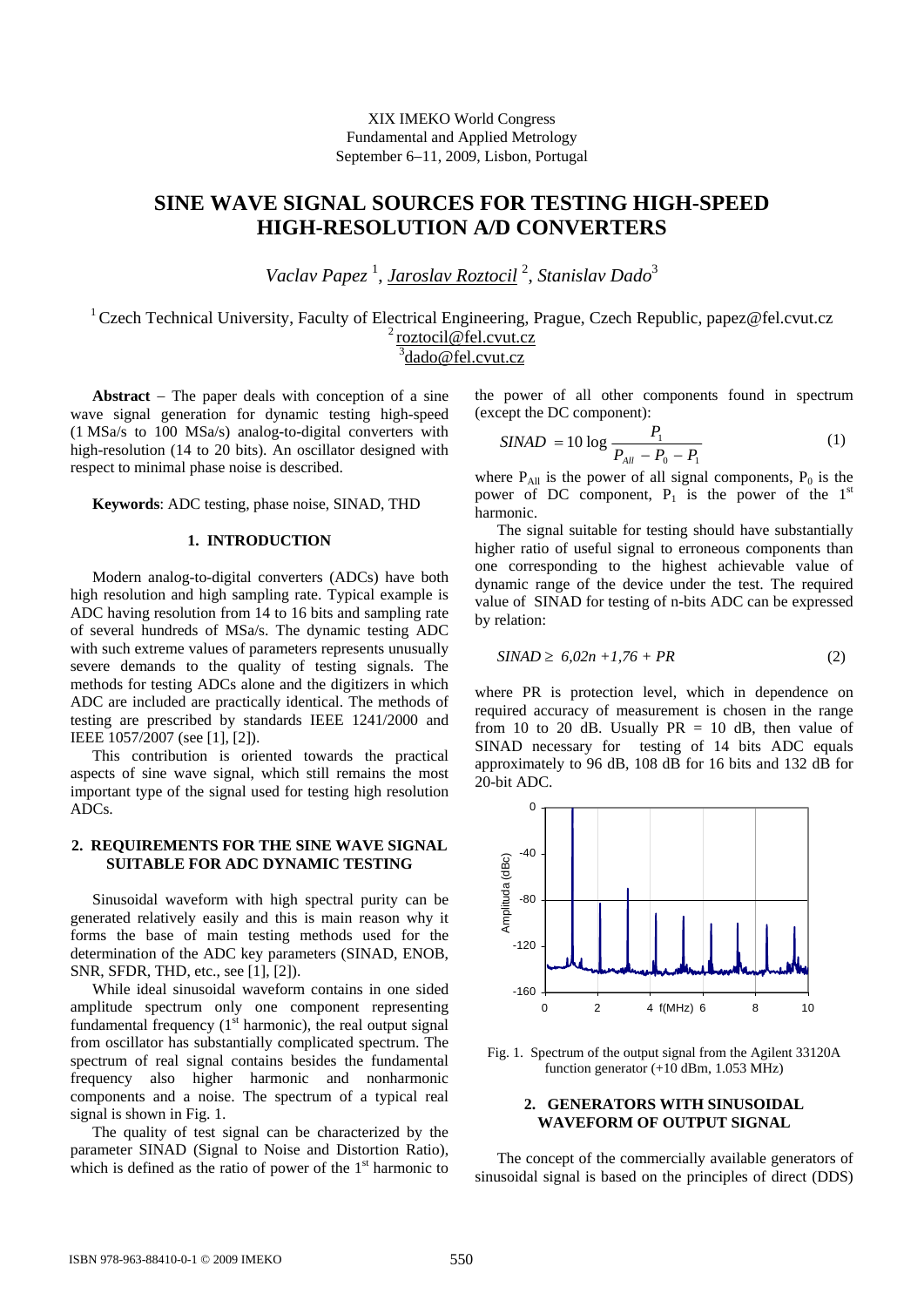or undirect (phase locked loop-PLL) digital synthesis. The direct application of the output signals from these generators for the testing ADCs is admissible only in case of low resolution ADCs (maximum 12 bits). The spectral quality of these signals is influenced by levels of higher harmonic components (usually total harmonic distortion THD > -70 dBc), high level of phase noise and the significant level of nonharmonic (spurious) spectral components lying in the vicinity of the fundamental frequency (in the case of DDS based generators).

The spectral analysis of the output signal from the function generator Agilent 333120 can serve as an example. A wideband spectrum of its output signal in the range to 10 MHz at actual frequency 1.053 MHz and output power 10 mW is depicted in Fig. 1. The value SINAD is given by the sum of harmonic components power (particularly of 3rd harmonic) and noise and equals approximately to 67 dB.



Fig. 2. The phase noise of generator Agilent 33120A in the vicinity of the fundamental frequency (+10 dBm, 1.053 MHz) after narrow band filtering of the output signal.

Inserting the narrow-band filter on the output of generator could attenuate namely the higher harmonic components (under the level of -130 dBc) and wide-band noise. The result of spectral analysis in the vicinity of the fundamental frequency for this case is shown in Fig. 2. At the output power of 10 mW and in the bandwidth of 200 kHz the value of SINAD about 95 dB can be achieved. Naturally the narrow-band filtering of output signal suppresses also the noise and harmonic components lying in the band from 0 to 10 MHz and thus the value of SINAD remains unaffected.

As it can be expected inserting the output filter substantially improves the testing signal parameters. Nevertheless the phase noise cannot be avoided by filtering and its level in the vicinity of the  $1<sup>st</sup>$  harmonic determines the achievable value of the ratio signal-to-spurious components.

## **3. GENERATORS WITH HIGH SPECTRAL PURITY**

The highest quality commercial generators even with filtering cannot be used for serious testing of ADC having the resolution higher than 16 bits. The higher resolution can be achieved solely by specially designed generators. As an example the set of special generators designed at Faculty of Electrical Engineering of CTU in Prague will be introduced.

The special generators of testing signal were designed for frequencies 1.053 MHz, 2.407 MHz, 4.415 MHz, 9.484 MHz and 19.507 MHz. The attainable output signal of generators was set to 30 dBm so that even the ADC with peak-to-peak amplitude of 20 Vpp can be tested.

The principle diagram of generator is depicted in Fig. 3. The oscillator circuitry of Clapp type is controlled by quartz resonator. This allows to achieve relative frequency stability in order of  $10^{-6}$ /day and leads to the steep drop of phase noise in the vicinity of carrier frequency. In order to reach high SNR (signal to noise ratio) on the output of oscillator, the active element used in oscillator should have low noise figure and high output power.



Fig. 3. The block diagram of realized generator

The detailed circuit diagram is shown in Fig. 4. The high current J-FET (T1) with low noise figure even at low frequencies (3dB at 1 MHz) and high value of IP (intercept point) equal to 30 dBm has been used. These parameters allowed to choose output power respecting the possible load of a quartz equal to 10 dBm.

The bipolar transistor (T2) is implemented in the output power amplifier and matching is performed by resonant circuits. The amplifier has gain of 20 dB at the output power of 1 W and bandwidth of about 30 kHz. The attenuation of harmonics is better than -80 dBc for all frequencies; linear band-pass filter can be used on the output (see Fig. 5) to improve THD (total harmonic distortion) up to -160 dB. The noise figure of the power amplifier is equal to 7 dB (at working frequency). The power supply with minimal inherent noise completed with filters or high quality accumulator battery (internal resistance less than 0.1 ohm) were used for feeding the generator.

The value of SINAD is about 130 dB at the output power of 1 W. Consequently the quality of signal is satisfactory for testing of ADC having resolution corresponding to 20 bits or for measurement of the intermodulation distortion with level 160 to 170 dB.

The graph of the phase noise of generator at frequency 1.053 MHz in the vicinity of the fundamental frequency  $(+/-5$  kHz) is shown in Fig. 6.

The similar values were obtained in generators working on frequencies 2.407 MHz, 4.415 MHz, 9.484 MHz and 19.507 MHz. The results of phase noise measurement in the vicinity of the fundamental frequency  $(+/- 10$  kHz) are depicted in Fig. 7 a,b,c,d.

The measurements were based on the principle of  $1<sup>st</sup>$ harmonic suppression using two types of band stop filtering. The first type is used for wideband measurement, the second one for measurement of phase noise in the vicinity of the fundamental frequency (see [3], [4]).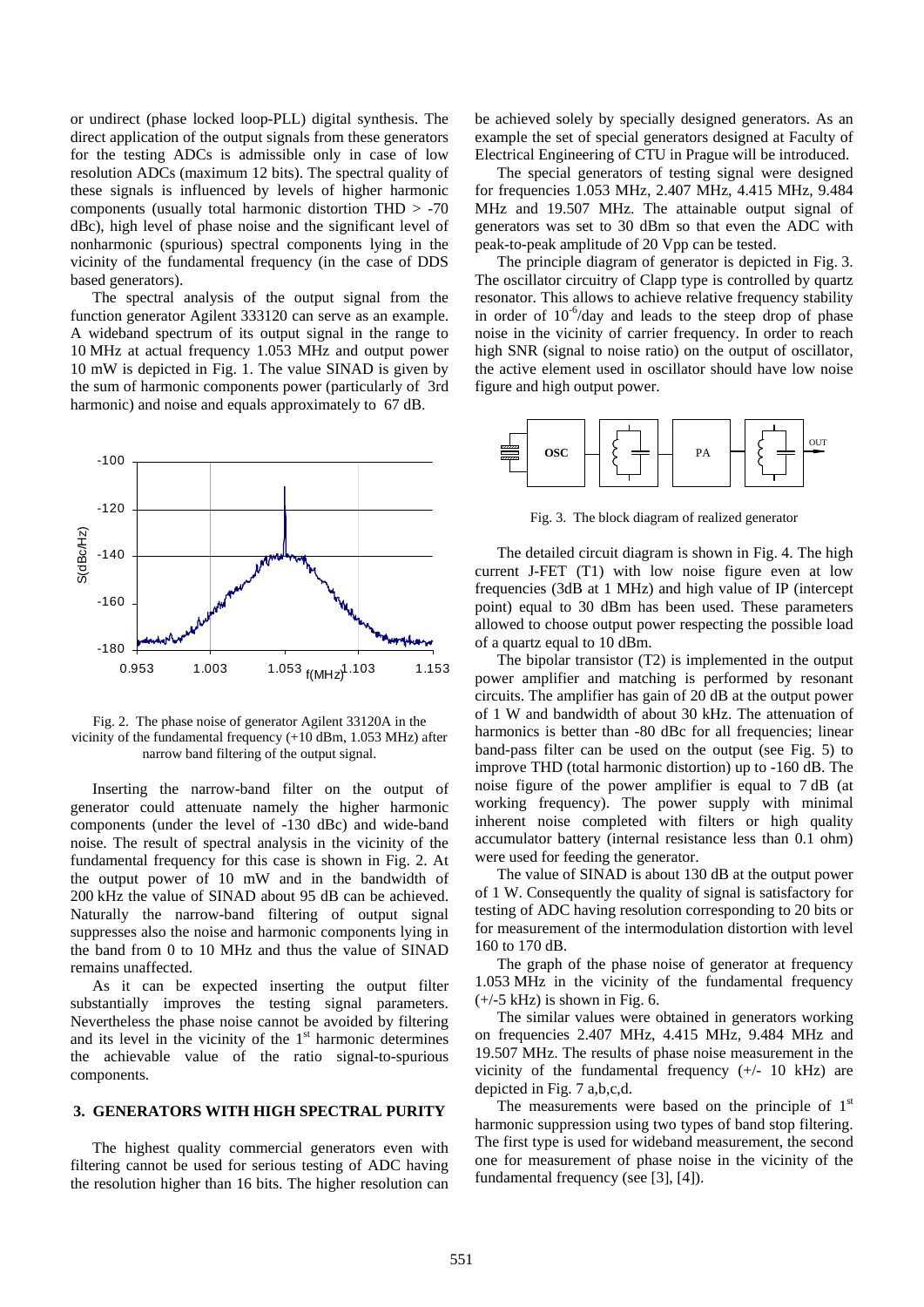

Fig. 4. Circuit diagram of realized generator



Fig. 5. Circuit diagram of the linear band-pass filter



Fig. 6. Phase noise of realized generator at working frequency 1.053 MHz



Fig. 7a.